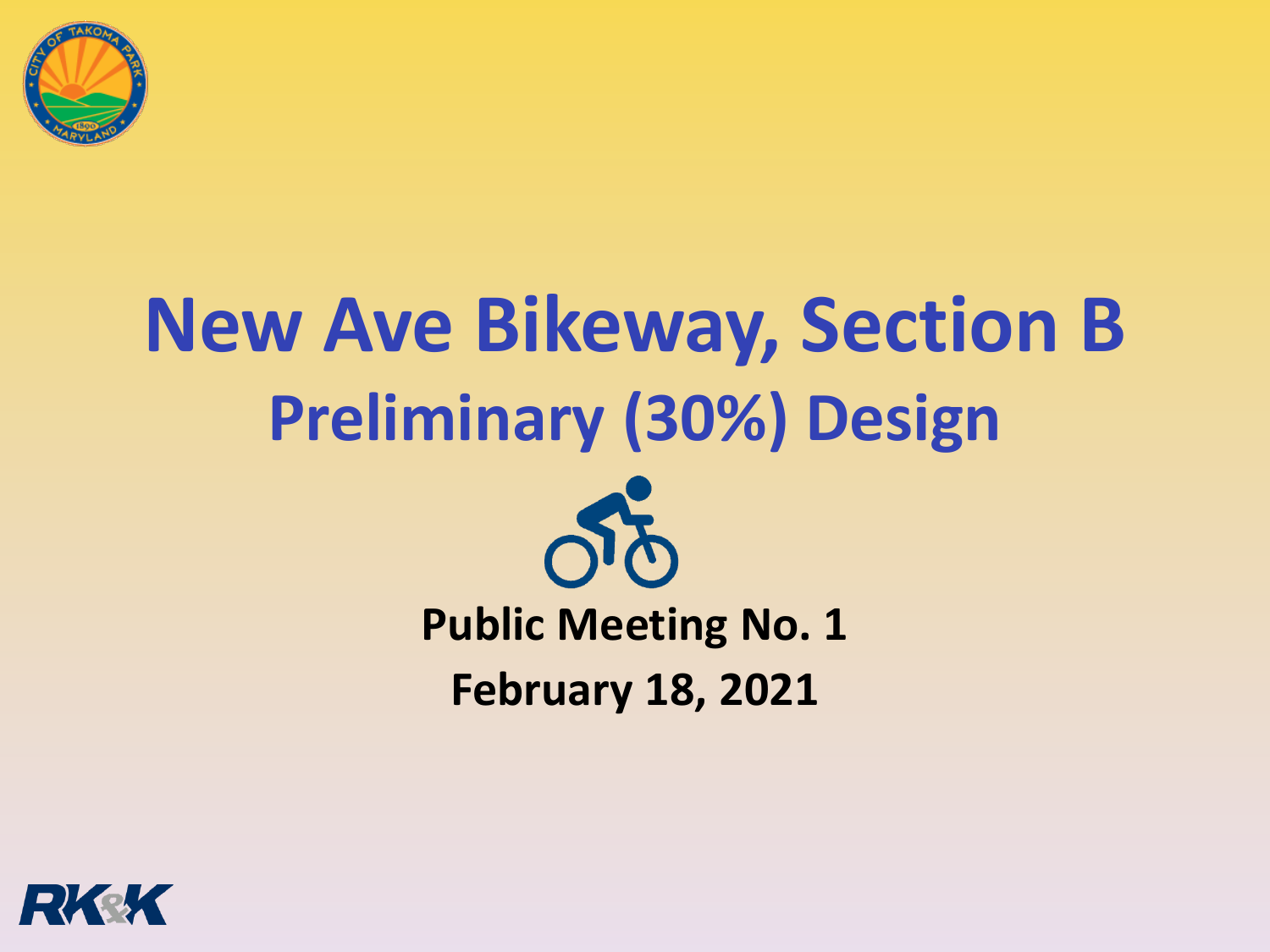

### **Good Evening and Welcome**

• New Ave Bikeway Section B



- Preliminary (30%) & Semi-Final (60%) Engineering
	- ❖ City sponsored project
- Funding for this design phase provided by:
	- ❖ Maryland Bikeways Program Grant
	- ❖ City of Takoma Park



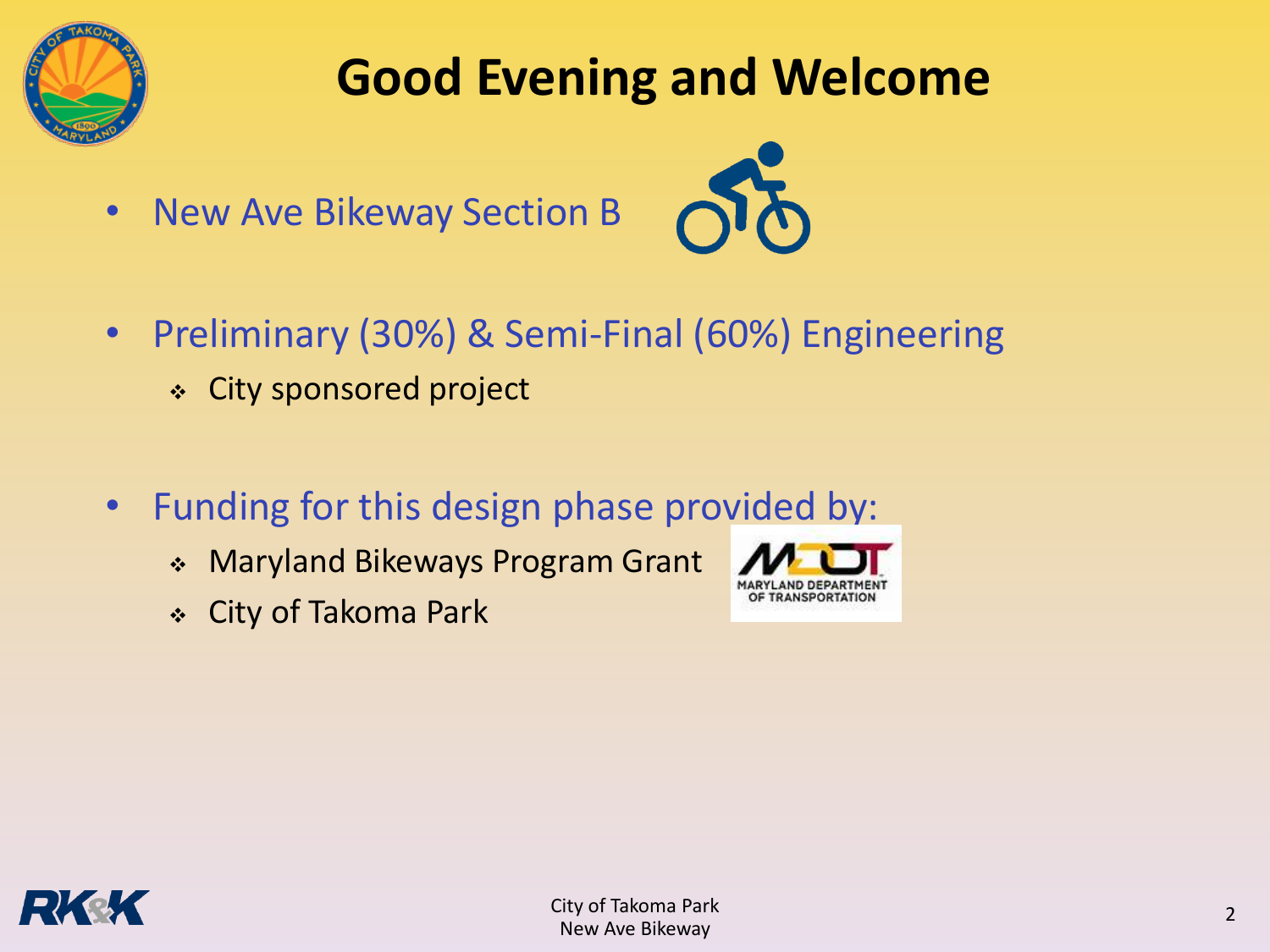

#### **Project Location**





City of Takoma Park New Ave Bikeway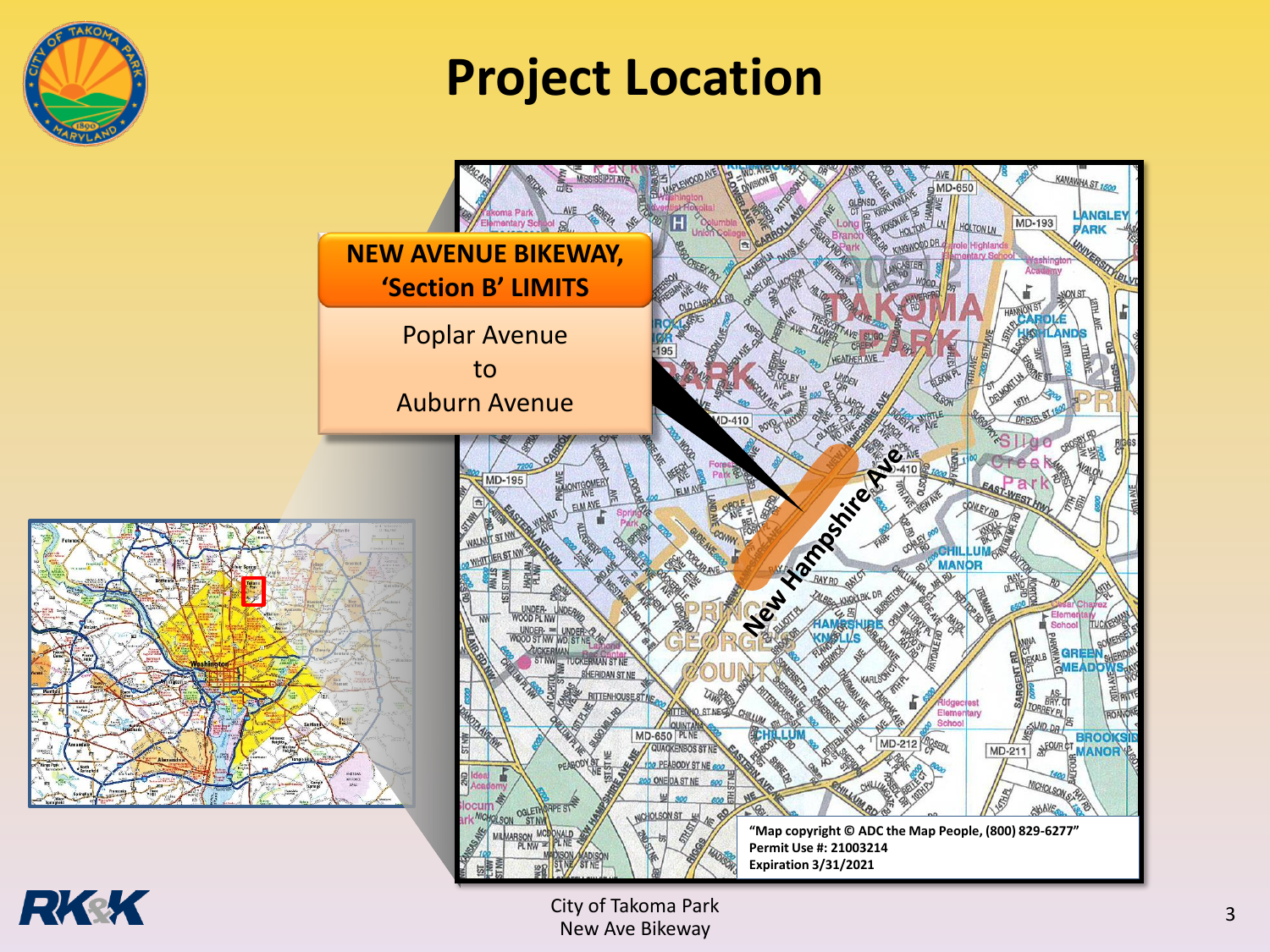

#### **Project Goals**

- Low-stress, safe, enjoyable bikeway
	- ❖ Southbound side of MD 650
	- ❖ Buffer separation
- ADA Compliance
	- ❖ Pedestrian/bicycle improvements
- Improve connectivity to:
	- ❖ Section A Bikeway limits (Auburn to Holton)
		- ➢ Takoma Langley Crossroads Transit Center
		- $\triangleright$  Ward 6 Bikeshare expansion
	- ❖ Bus Stops
	- ❖ Commercial / Residential
- Stormwater Management (SWM)
- Avoid/minimize impacts to property and utilities

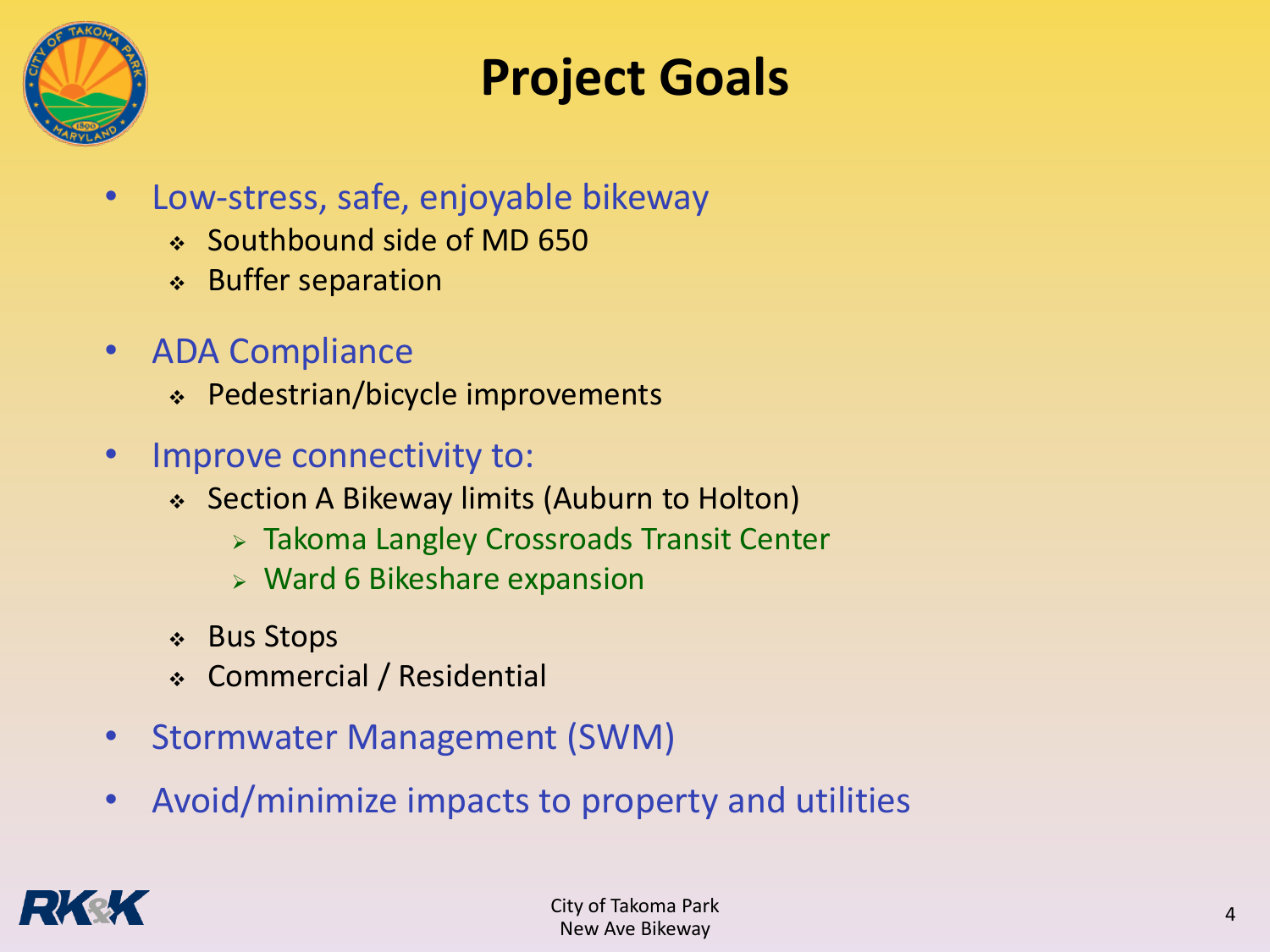

### **30% Design Approach**

- ADA-compliance upgrades at intersections
- Utilize available frontage roads
	- ❖ Key Facility Types
		- ➢ Shared-use Path (SUP)
		- ➢ SB Shared Lane with Contra-flow Bike Lane in Frontage Road
- Agency Stakeholder Collaboration
	- ➢ City of Takoma Park DPW
	- ➢ MDOT SHA
	- ➢ Montgomery Planning Staff (M-NCPPC)
	- ➢ WMATA
	- ➢ Utility Owners

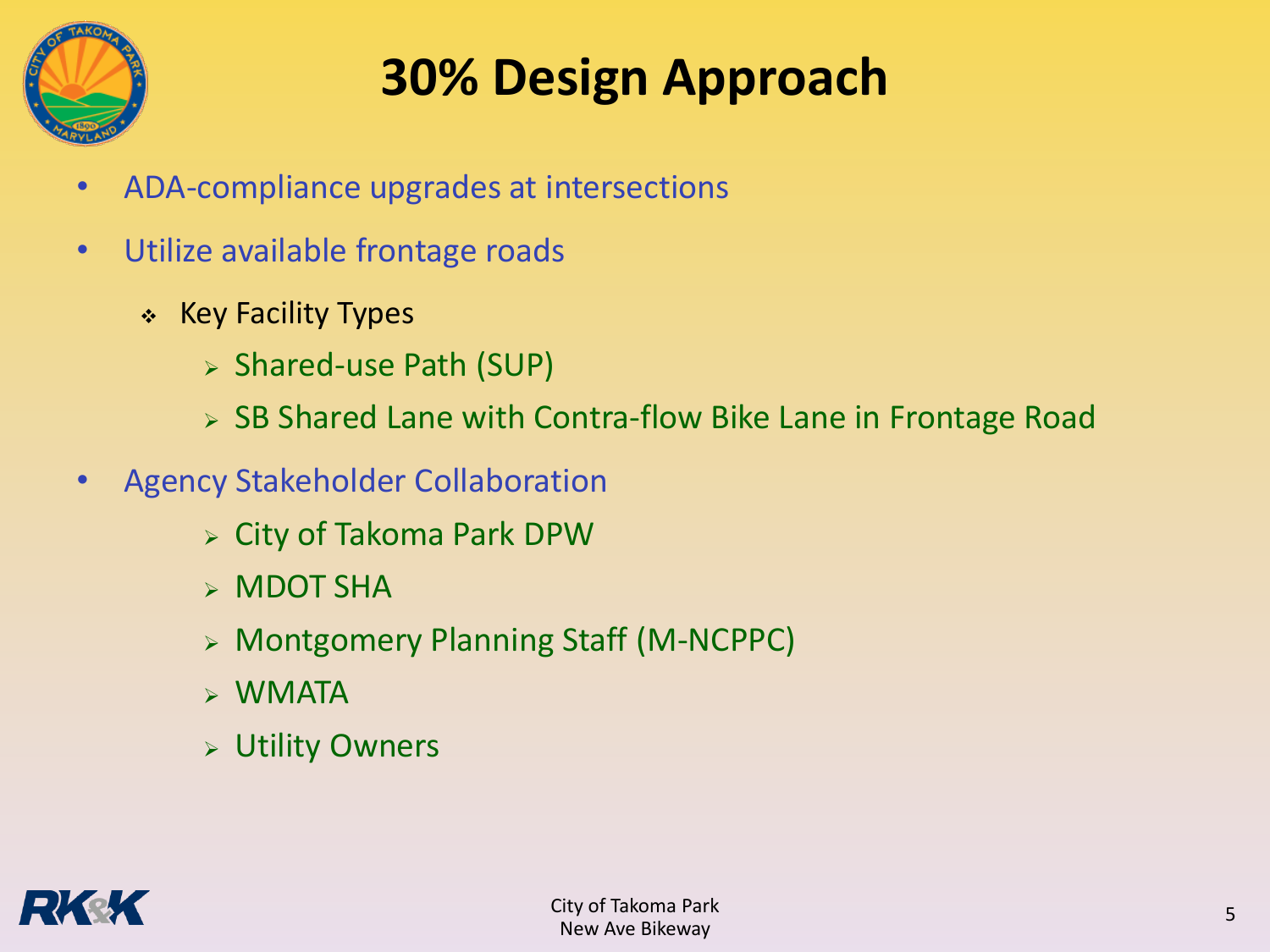

#### **Requirements to Implement**

- Traffic Signal Modifications
	- ❖ APS/CPS upgrades
- Utility Impacts
	- ❖ Pole relocations (4)
	- ❖ Fire Hydrants (3)
- Right of Way Impacts
	- ❖ New Hampshire Ave Shopping Center
		- ➢ Traffic Signal Modification

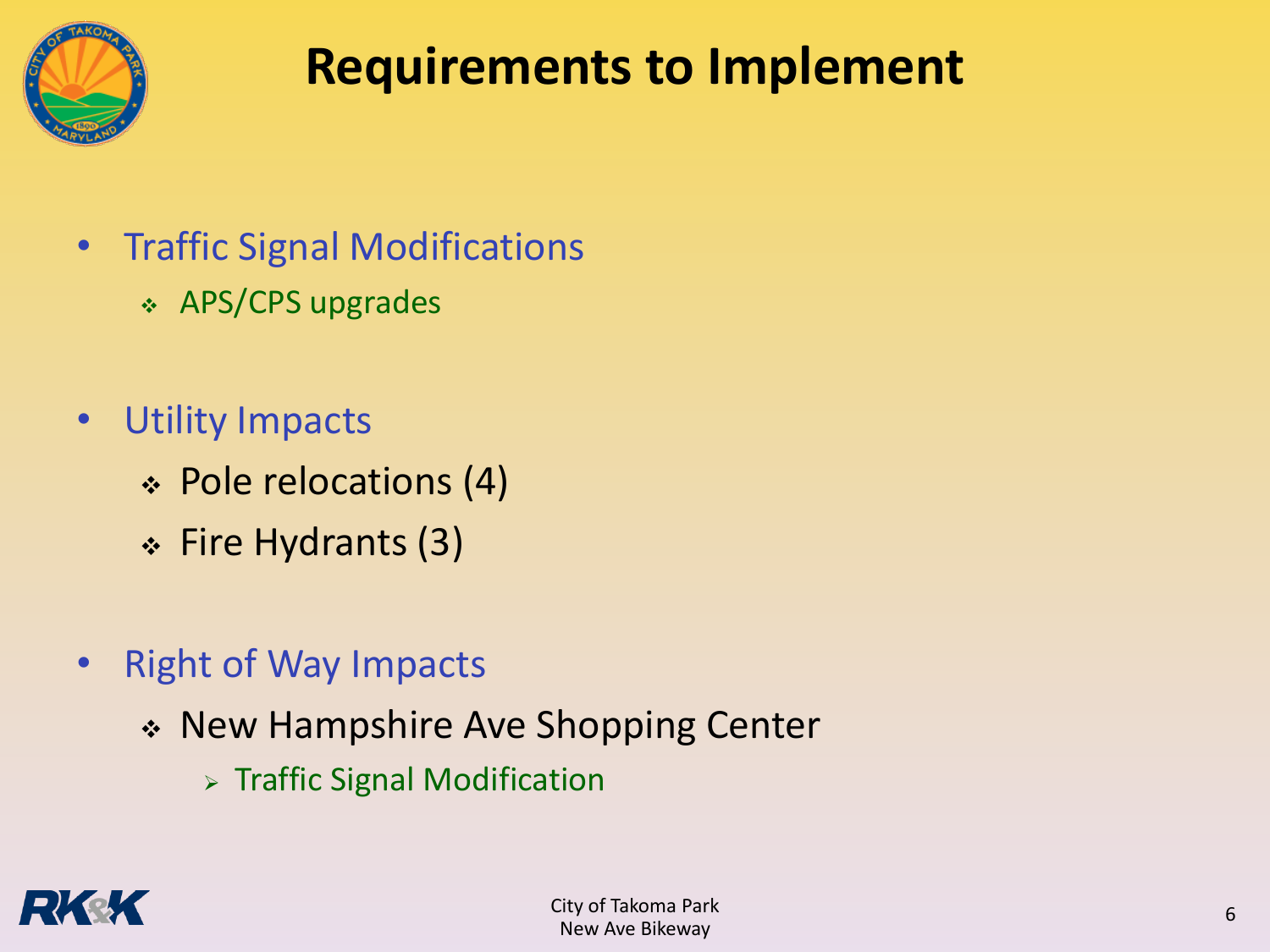

#### **Requirements to Implement**

- Parking Impacts, on-street (frontage roads)
	- ❖ 28-30 existing spaces
	- ❖ Removal of 15-17 spaces
		- ➢ Conway Prince George's: 2
			- Portion of frontage road needed to fit SUP, while avoiding private property
		- ➢ Prince George's Belford: 6
			- Frontage road removed, implement SUP
		- $\ge$  Belford 6806 New Hampshire: 1
			- Curb extension at north west corner (Belford & New Hampshire)
		- ➢ 6806 New Hampshire Ethan Allen: 8
			- Shared lane and contra-flow bike lane

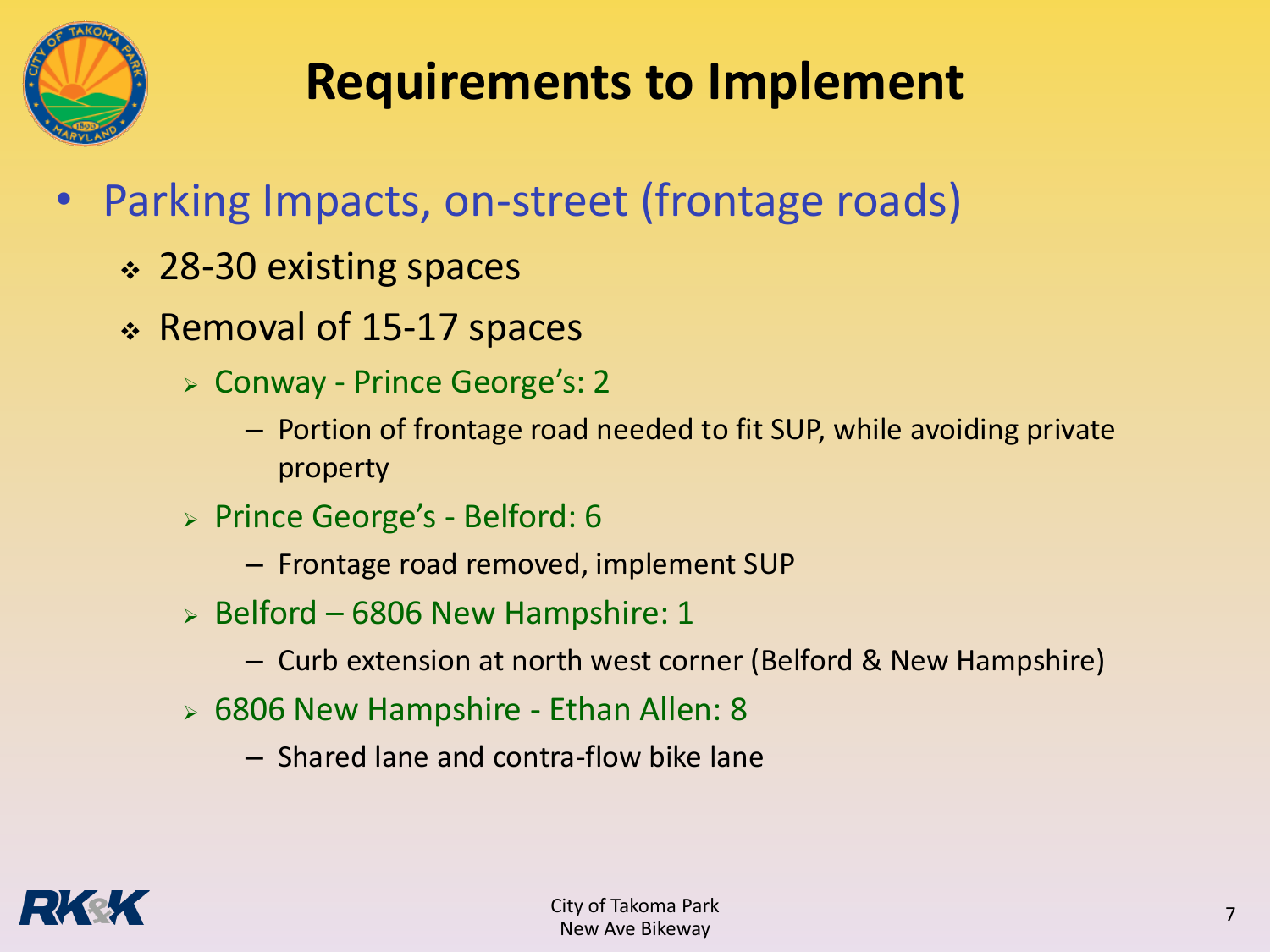

#### **Additional Considerations**

- **Lighting** 
	- ❖ Evaluate intersection and pedestrian level lighting
		- ➢ Additional LED leased lights on utility poles
		- ➢ Supplemental LED lighting
			- » Munich style LED
				- New Ave Streetscape Standards
				- Ethan Allen Gateway
				- Flower Avenue Green Street



Munich style

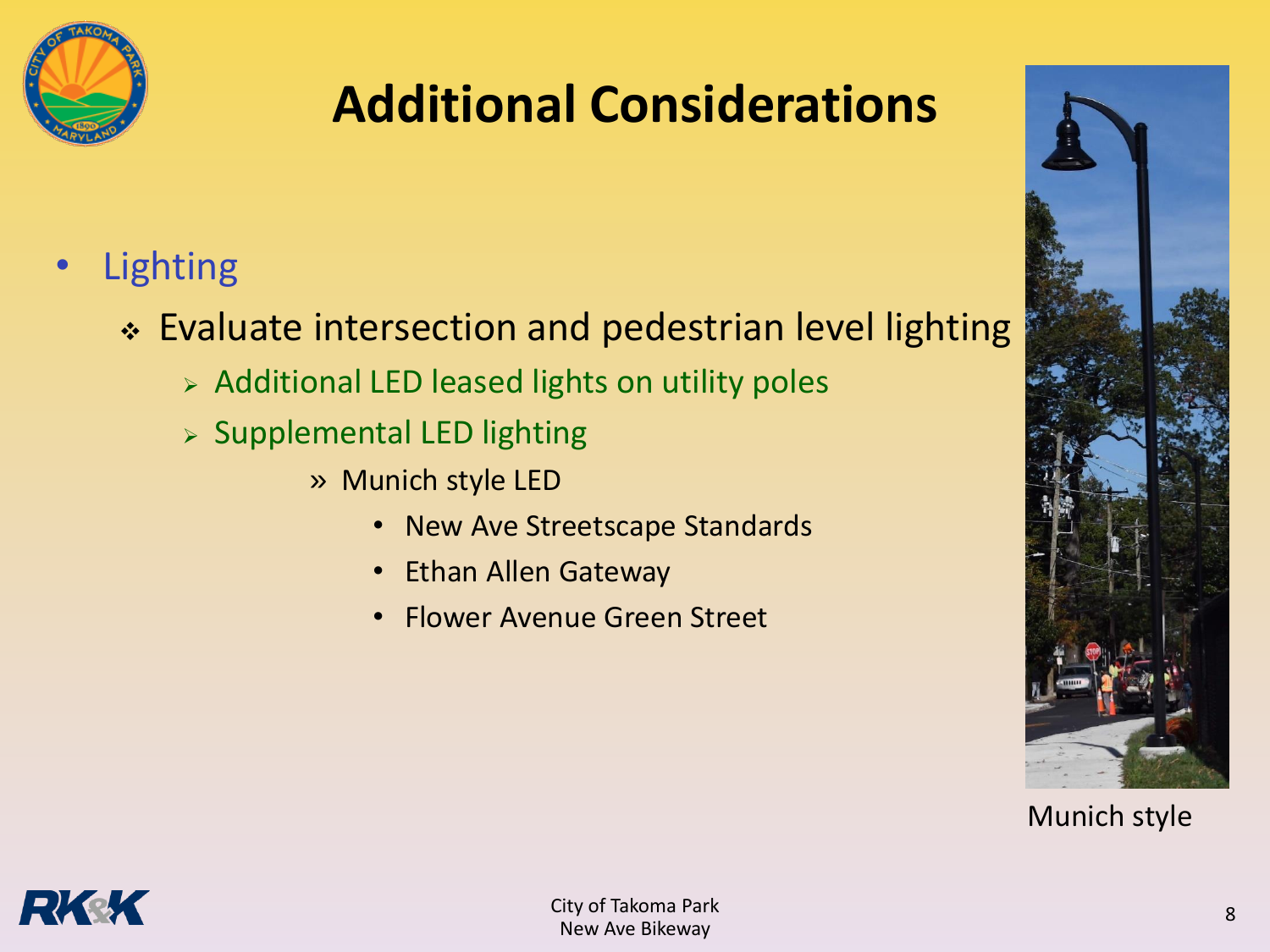

#### **Project Cost New Ave Bikeway, Section B**

# Preliminary Design Estimated Construction Cost: **\$1.9 million \***

\* 30% contingency included

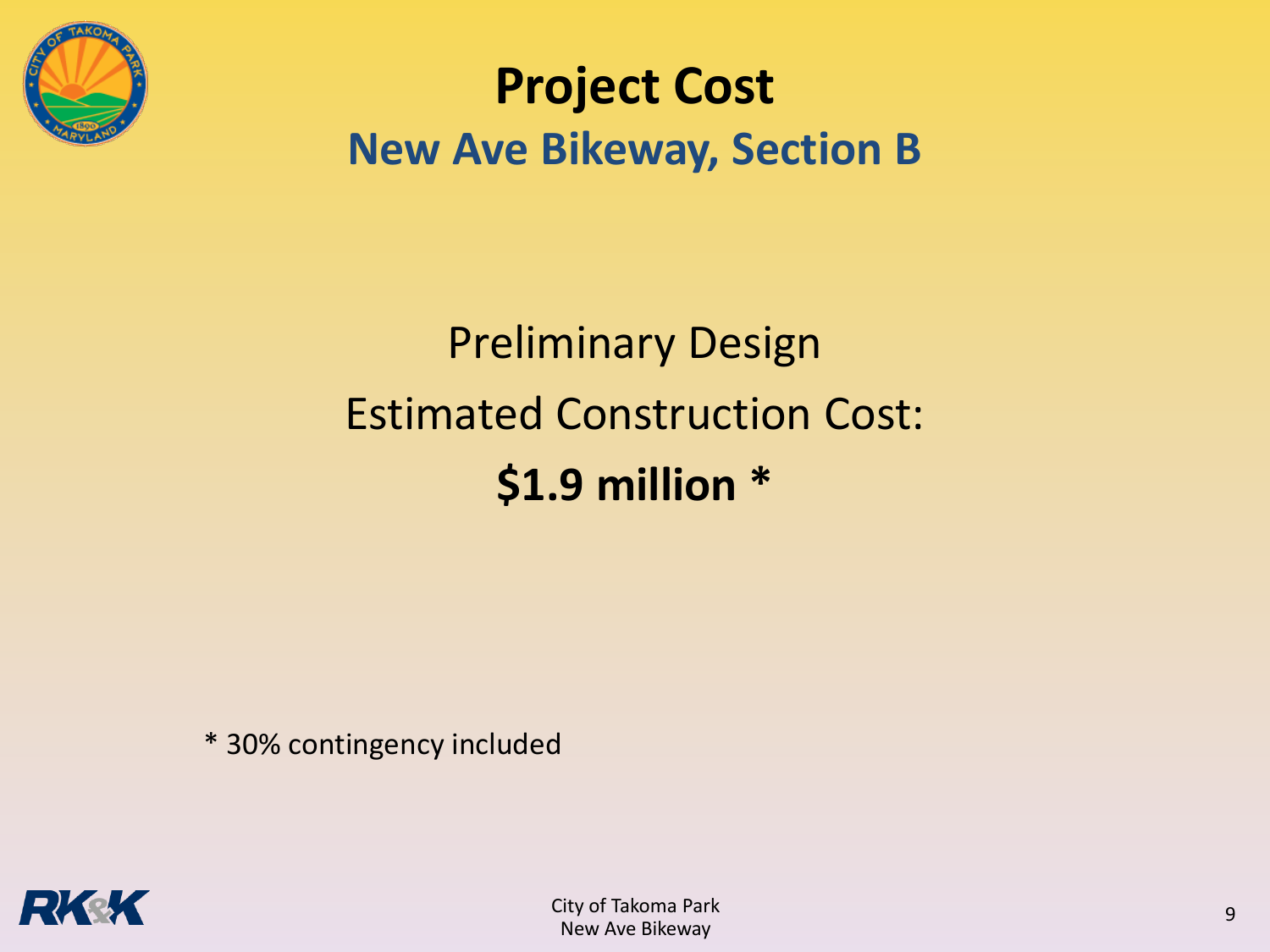

# **Next Steps**

- *30% Design (Complete)*
- Mandatory Referral Approval (M-NCPPC)
	- ❖ March/April, 2021
- 60% Design
	- ❖ Summer 2021
- City Council Presentation, 60% Design
- Secure Additional Funding for Final (100%) Design

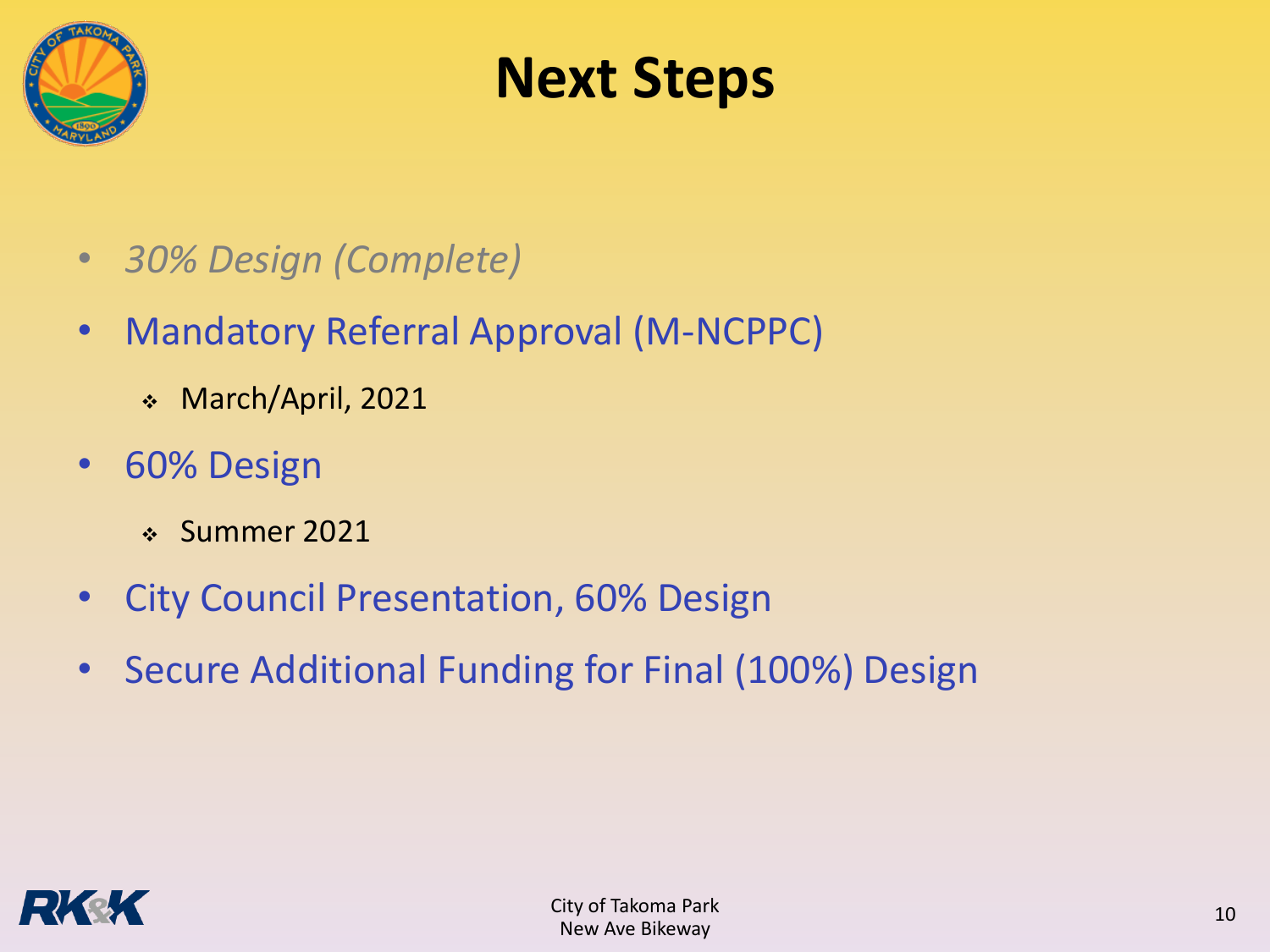

# **30% Design New Ave Bikeway, Section B**

### (Review Design Plan)